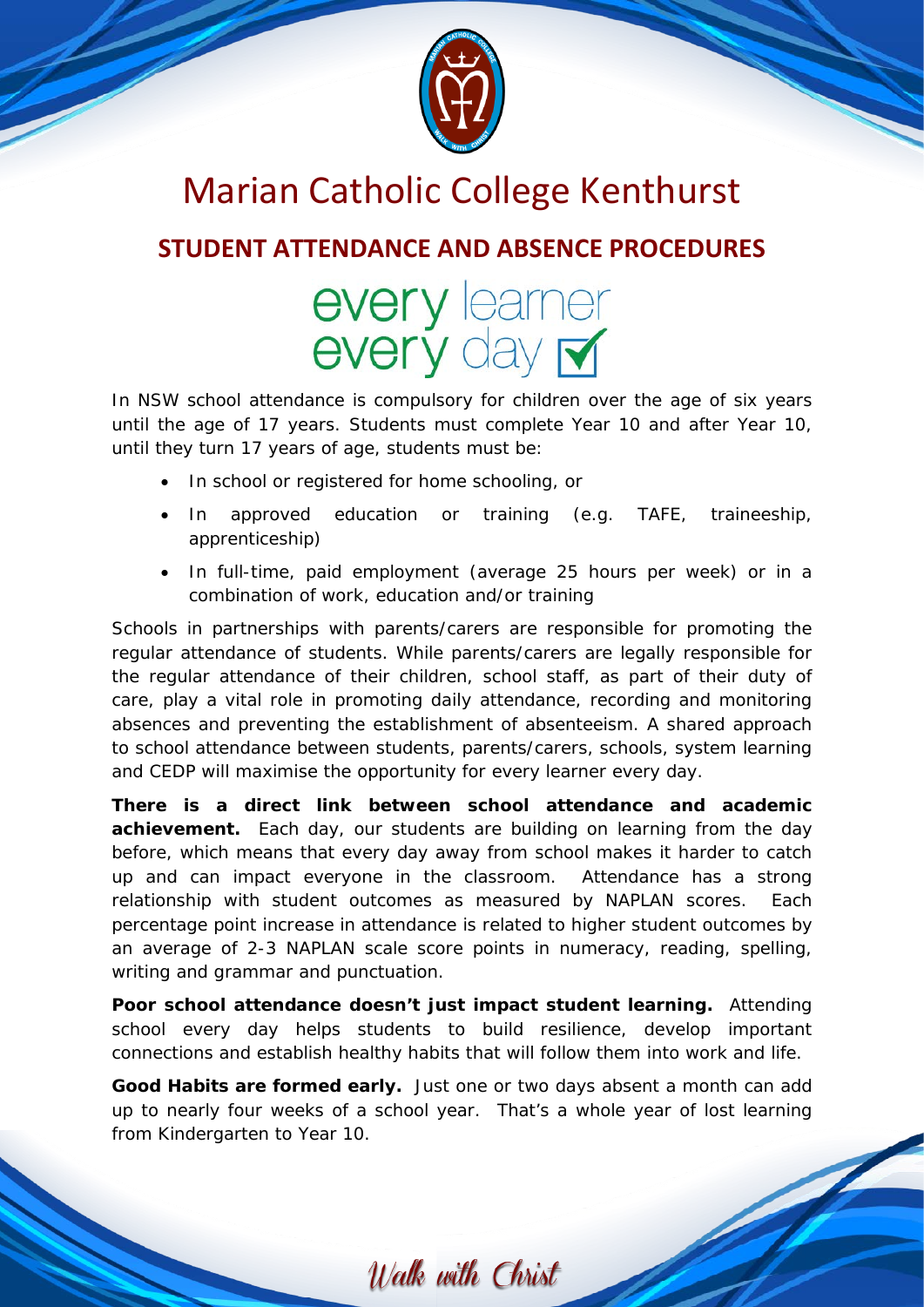Marian Catholic College recognises the vital role that student attendance plays in maximising student learning. It is through partnership with parents/caregivers and students that students are best able to maintain good attendance patterns.

Compulsory Attendance Guidelines from the NSW Department of Education, apply to all Parramatta Diocesan Schools. Attendance is important for success at school – **every day counts!**

Students are required to be at school from 9:00am to 3:18pm every school day. Supervision will be provided from 8:30 am onwards for those students arriving early. The College and Administration reception are open between 8:00 am and 4:00 pm each day. Student Reception is open 8:30 am and 3:30 pm each day.

Student attendance is formally recorded in Homeroom and continually recorded by classroom teachers for every lesson during the school day.

It is a requirement that all absences partial and/or whole day are adequately explained in writing or by responding to the SMS message on the day it is sent.

#### **Responsibilities of parents**

Parents/carers are responsible for:

- Enrolling their children of compulsory school age in a government or registered nongovernment school or registering them with the NSW Educational Standards Authority (NESA) for home schooling.
- Explaining the absences of their children from school promptly by means such as a telephone call, written note, text message or email to the school within seven days from the first day of any period of absence.
- Working in partnership with the school to plan and implement strategies to support regular attendance at school, including communicating with the school if they are aware of issues impacting on their child's attendance or engagement with school.

#### **Explaining Short Absences (fewer than two days)**

A text message will be sent to the parent/caregiver when the student is absent or late to school. If a reply to this message is sent then a note to explain the absence or the lateness **will not** be required. This text message reply service can only to be used when a text message has been generated from the school on the day of absence or lateness. It cannot be used to clarify an unexplained absence or lateness that is outstanding for a few days. In this regard, a written note would then be required and must be given to the child's Homeroom teacher on the day they return to school.

When replying to the text message, it is important that the **child's name** and the **reason for the absence/lateness** are clearly stated. Messages cannot be applied to the absence unless the correct information is received. This all needs

Walk with Christ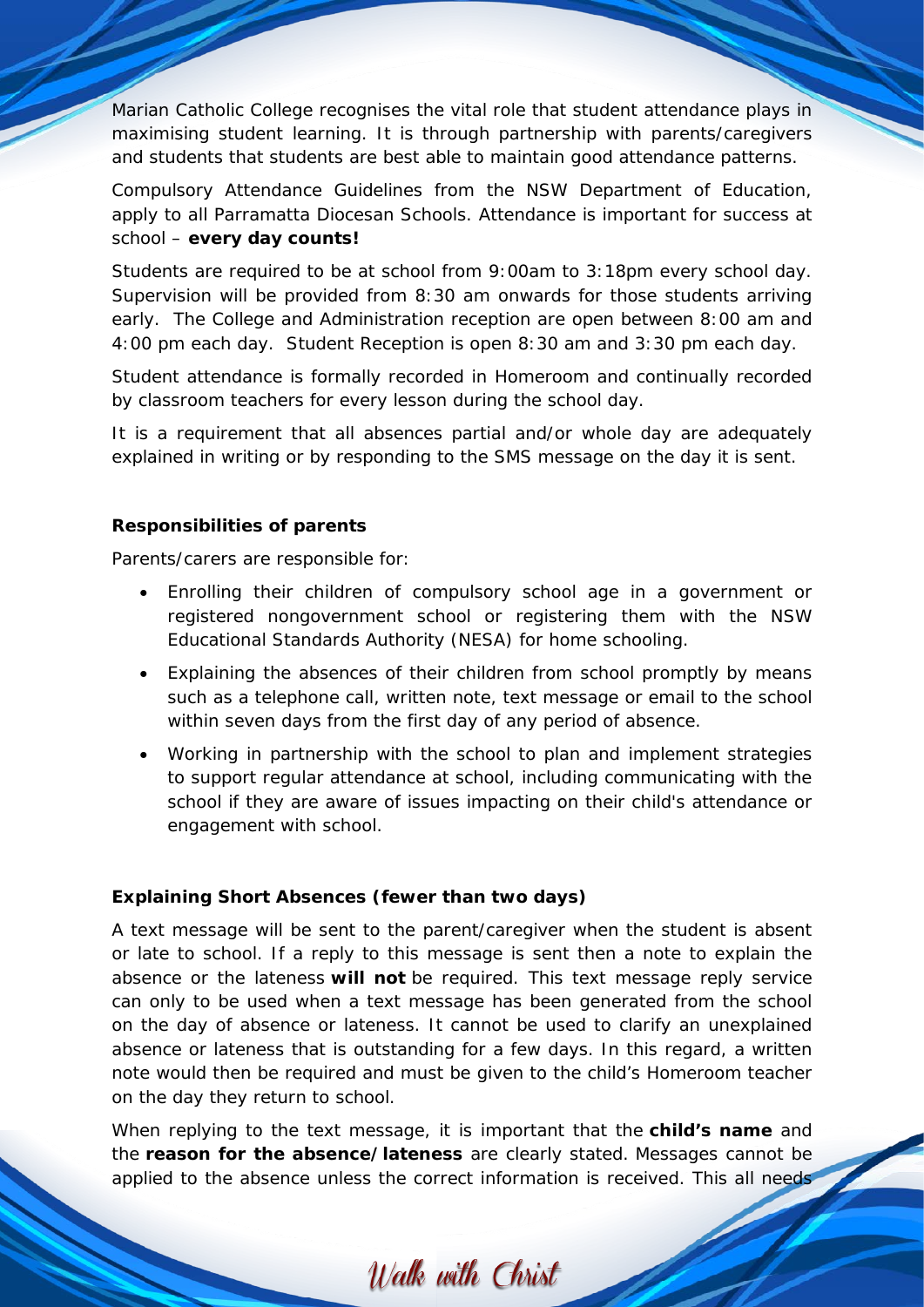to be written **in one sentence without pushing return**, otherwise the whole message cannot be viewed.

Reply messages with reasons such as 'running late', 'at home' or 'away' are not acceptable reasons, more details are required.

#### **Longer Absences (two days or more due to illness)**

If an absence will exceed two days due to illness parents/caregivers should contact the Homeroom teacher or Year Leader of Learning. A Doctor's Certificate is required to be given to the Homeroom teacher when the student returns to school.

The College, in partnership with parents and Health Professionals (including Doctor's) will work together in situations where long term illness affects student attendance.

Homeroom teachers will be contacting parents/caregivers for any unexplained absences of 3 or more days.

**As is policy in all Schools, please be aware that if no reply text or note to explain an absence is received after 7 days, the absence is recorded as** *'Absent without explanation'***. A summary of absences, whole and partial, explained and unexplained are recorded on both Semester Reports for every year group.**

#### **Planned Leave**

#### *(less than 5 days)*

A letter outlining the time and reason for leave should be submitted to the Leader of Learning – Pastoral Care at least six weeks prior to the planned leave.

#### *(5 days or more)*

Application for extended leave form A.1 or Application for Exemption from Attendance at School is to be completed for Principal's approval at least six weeks prior to planned leave. (See the College website for the appropriate forms.)

*As a general rule, family holidays during school time are strongly discouraged, particularly in Years 10, 11 and 12, because they impact on Board of Studies mandatory requirements. The school is unable to accept responsibility for the work students miss while taking holidays during term time.*

It is not appropriate for students to be missing school time for holidays. The school is unable to accept responsibility for the work students miss while taking holidays during term time, except in the case of emergencies or for other pastoral reasons. It is not reasonable for parents to expect that student learning will not be impacted by this absence nor that teachers have the time to prepare work in advance for these students when they are preparing lessons and resources for classes. All students must meet Board of Studies requirements

Walk with Christ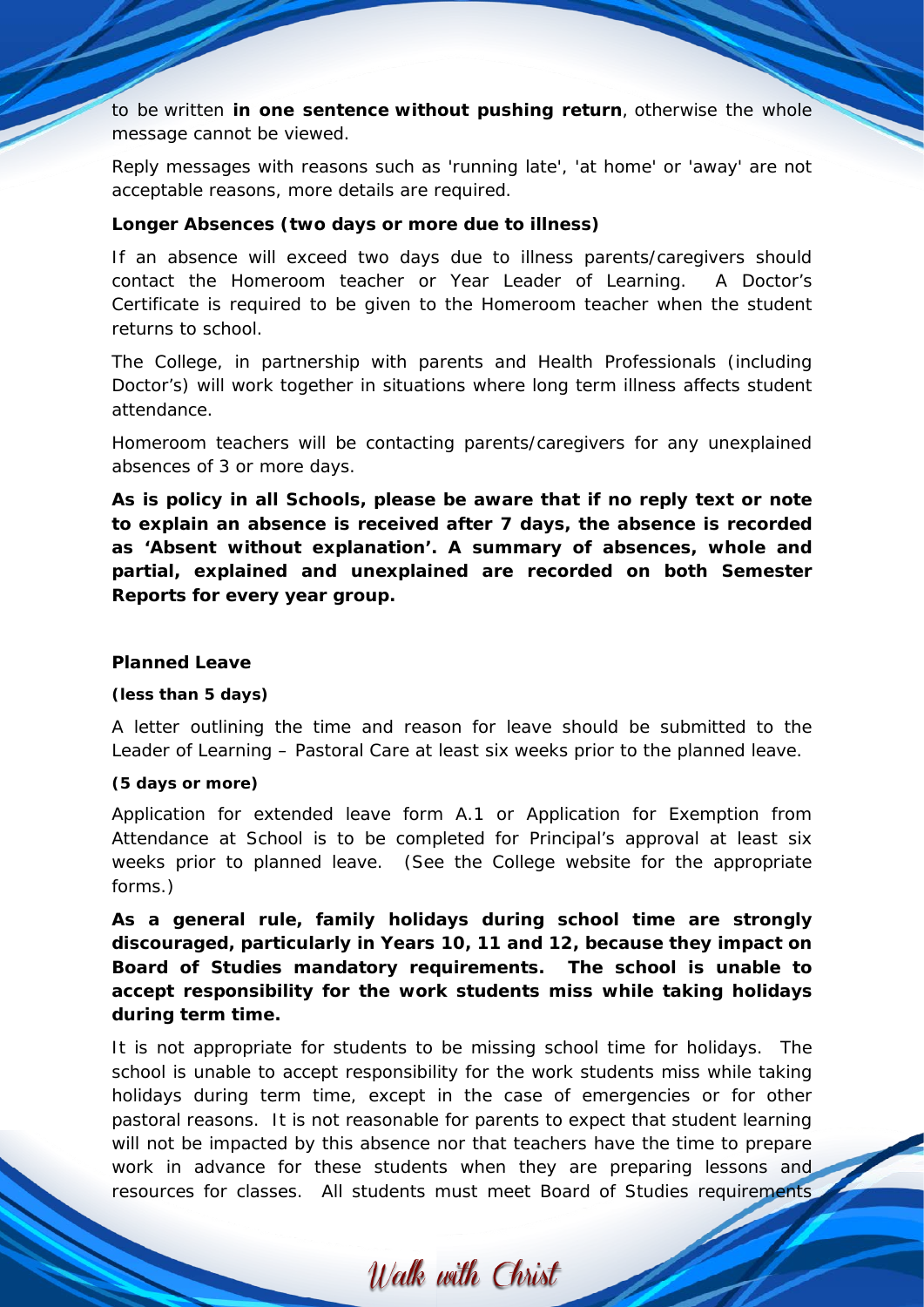regarding course completion and attendance. Students in Years 10, 11 and 12 must also complete RoSA and Higher School Certificate Assessment Tasks during the school day and at the same time they are held for their class. Students who miss tasks are not given any marks for the task unless they present a Doctor's Certificate dated the day of the task to certify that they were too ill to sit for the task. If some personal or family emergency prevents a student from attending school for a task and advises the College of this on the day, the Leader of Learning - Curriculum reviews the situation in consultation with the relevant KLA and Year Leaders of Learning and makes a recommendation to the Principal. The Principal makes a final decision regarding the task.

#### **Early Departure**

Parents / guardians are encouraged to make medical appointments outside school hours whenever possible or for part of the school day. It should not be necessary to be absent for the entire day. It would be appreciated if departures could be scheduled at recess, lunch or between lessons so that learning is not interrupted.

If a student needs to leave school before the end of the school day they must obtain a note from their parent/caregiver.

The note must;

- Be dated.
- Have child's full name and homeroom listed.
- Clearly identify time and **reason** for departure.

Students are to present the note for approval to the Leader of Learning – Pastoral Care in the office in Student Foyer at any of the following times;

- Before school from 8.30am.
- During homeroom (after obtaining permission from the homeroom teacher).
- At recess 11:15am 11:45am.

If the Leader of Learning – Pastoral Care is not available, a Year Leader of Learning will approve the note. **Every endeavour by parents/caregivers should be made to make appointments outside school hours.**

Parents/caregivers are asked not to email requests for early departure. Urgent requests should be made by contacting the front office on 9654 6700. Parents/caregivers are asked not to call or text their son/daughter to meet them at the front office. These requests must be made by contacting the front office on 9654 6700.

Students will present the approved note at Student Foyer at the time of departure and be officially signed out for the day.

Walk with Christ